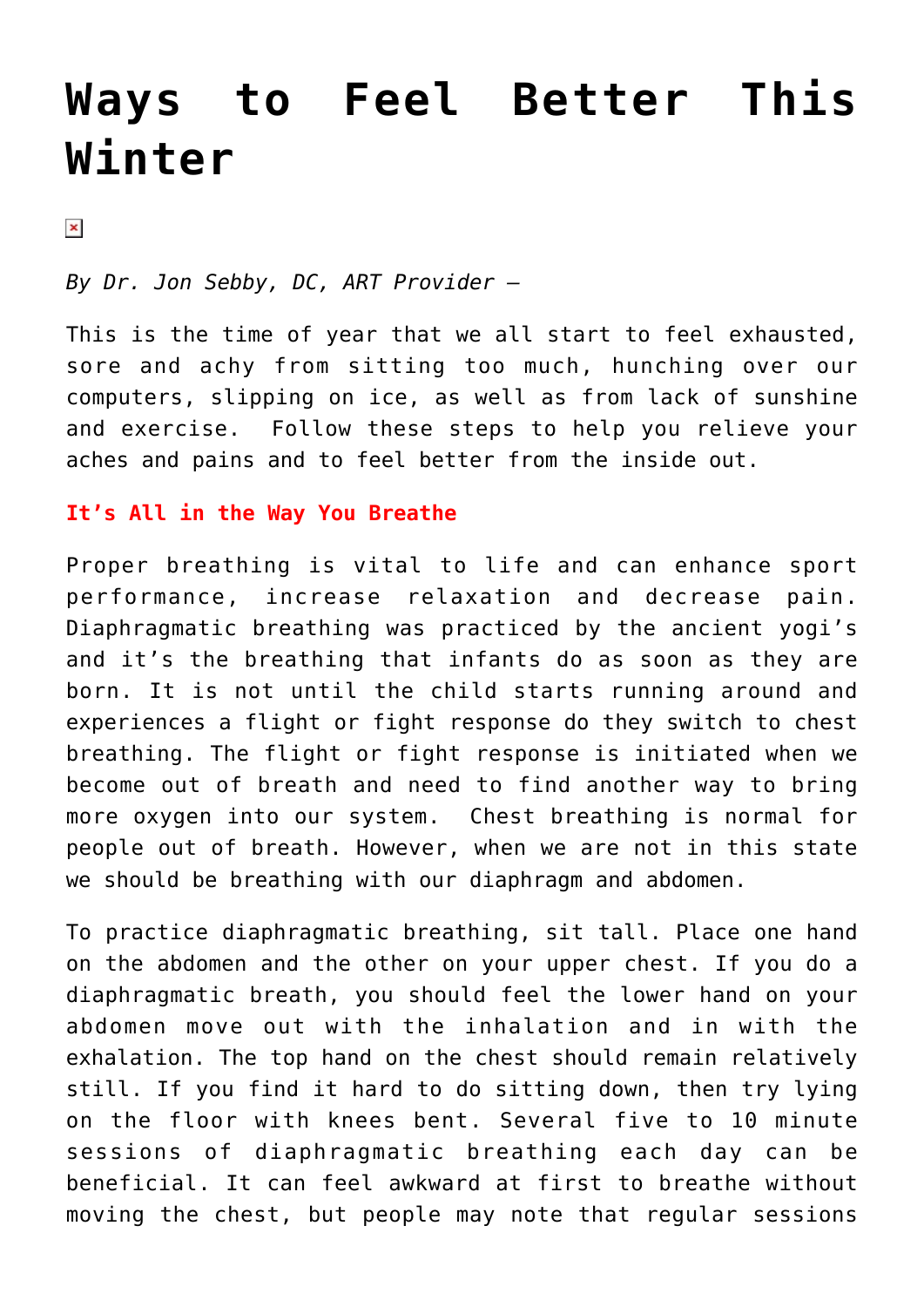promote feelings of relaxation, focus, and comfort and before you know it you will naturally do diaphragmatic breathing.

**Boost Your Vitamin D Levels**

During the winter months in Chicago, a majority of us are not getting enough sun exposure to produce adequate levels of vitamin D. Eating certain foods high in vitamin D and supplementation for most of us is needed. Cod liver oil is a great supplement that is high in the vitamin and also provides healthy omega-3 fats. Some foods that are high in vitamin D include:

Salmon and other fish

Mushrooms

Shrimp

Eggs

Grassfed Beef Liver

### **Get Enough Magnesium**

If you are feeling tired and irritable, you may have a magnesium deficiency. Adequate amount of magnesium helps the body regulate melatonin, which is why many people report better sleep after increasing their intake through certain foods or by starting supplementation. Longer and more restful sleep increases the body's natural production of human growth hormone. Try adding these foods that are high in magnesium to your diet:

Halibut

Spinach

Pumpkin Seeds

Okra